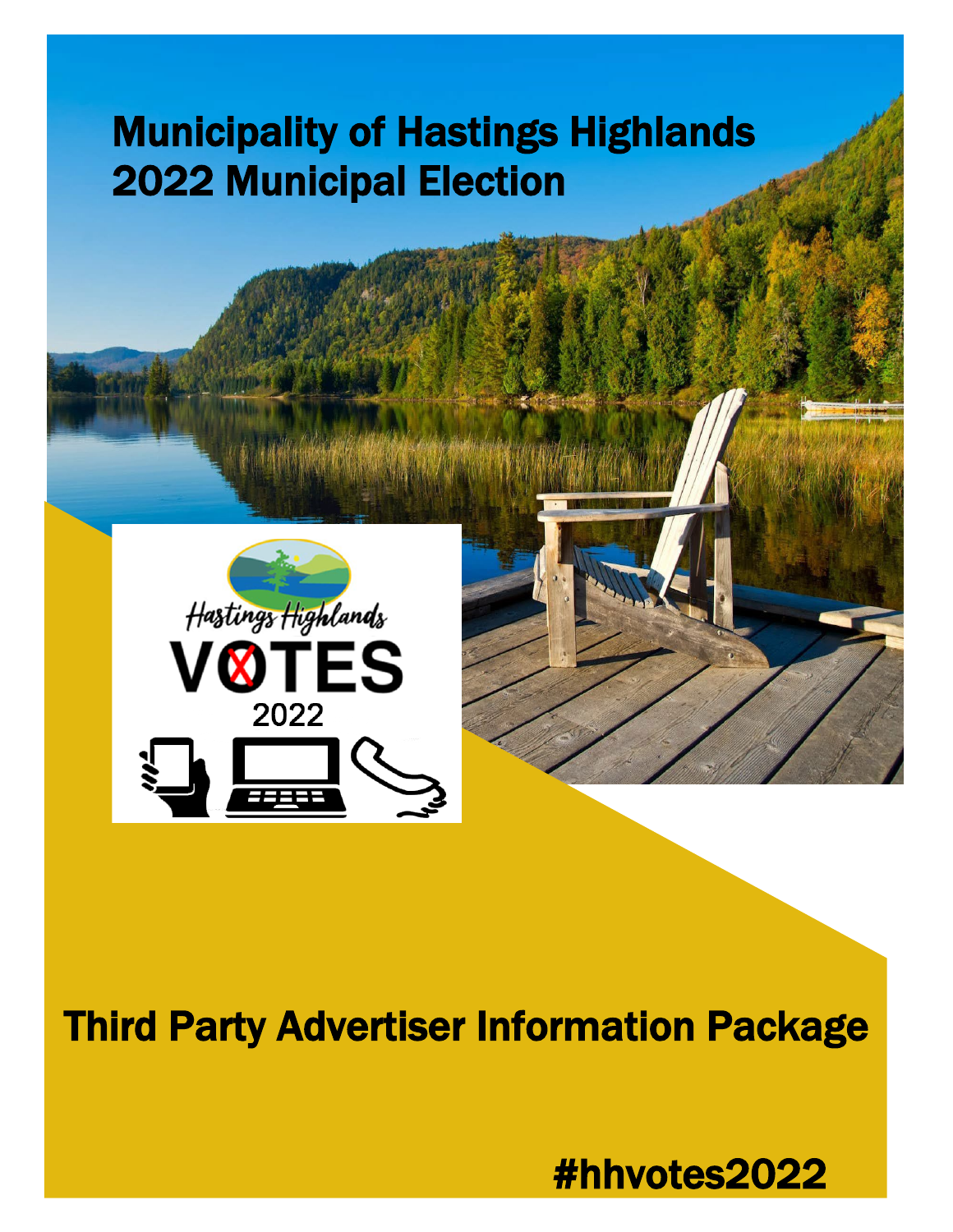

### **Table of Contents**

#### **Letter to Third Party Advertiser and Important Information**

#### **Municipality of Hastings Highlands Forms**

[Notice of Penalties – Registered Third Parties - Form HH28](https://hastingshighlands.ca/wp-content/uploads/2022/05/HH28-Notice-of-Penalties-3rd-Party.pdf)  [Declaration of Qualifications – Third Party Advertiser – Form HH26\\*](https://hastingshighlands.ca/wp-content/uploads/2022/05/HH26-Decl-of-Qualifications-3rd-Party-Advertiser.pdf) [Broadcaster/Publisher Information Sheet – Form HH25](https://hastingshighlands.ca/wp-content/uploads/2022/05/HH25-Broadcaster-Publisher-Info-Sheet-3rd-Party.pdf)  [Duties of Registered Third Parties – Form HH29](https://hastingshighlands.ca/wp-content/uploads/2022/05/HH29-Duties-of-Registered-3rd-Parties.pdf) [Estimated Maximum Campaign Expenses Third Party – Form HH27](https://hastingshighlands.ca/wp-content/uploads/2022/05/HH27-Est-Max-Campaign-Exp-3rd-Party.pdf)  [Withdrawal of Third Party Registration – Form HH57](https://hastingshighlands.ca/wp-content/uploads/2022/05/HH57-Withdrawal-of-Third-Party-Registration.pdf) [Notice of Offence – Corrupt Practice – Form EL35](https://hastingshighlands.ca/wp-content/uploads/2022/05/EL35-Notice-of-Offence-Corrupt-Practice-.pdf) [Notice to Registered Third Party of Filing Requirements – Form EL42\(B\)](https://hastingshighlands.ca/wp-content/uploads/2022/05/EL42B-Notice-to-Third-party-filing-Req-1.pdf) [Notice of Default – Registered Third Party – Form EL43\(B\)](https://hastingshighlands.ca/wp-content/uploads/2022/05/EL43B-Notice-of-Default-%E2%80%93-Registered-Third-Party-Form.pdf)

#### **Provincial Forms**

[Financial Statement – Subsequent Expenses – Form 5](https://hastingshighlands.ca/wp-content/uploads/2022/05/PR-FORM-5-Financial-Statement-Subsequent-Expenses-1.pdf)  [Notice of Extension of Campaign Period – Form 6](https://hastingshighlands.ca/wp-content/uploads/2022/05/PR-FORM-6-Notice-of-Extension-of-Campaign-Period-1.pdf) [Notice of Registration Third Party - Form](https://hastingshighlands.ca/wp-content/uploads/2022/05/PR-FORM-7-Notice-of-Registration-3rd-Party.pdf) 7\* [Financial Statement – Auditor's Report - Form 8\\* \(after election\)](https://hastingshighlands.ca/wp-content/uploads/2022/05/PR-FORM-8-Financial-Statement-Auditors-Report-3rd-Party.pdf)

#### **Election Guides**

[Voters' Guide – Ministry of Municipal Affairs and Housing](https://hastingshighlands.ca/wp-content/uploads/2022/05/MMAH-2022-Voters-Guide.pdf) [Third Parties Advertisers' Guide – Ministry of Municipal](https://hastingshighlands.ca/wp-content/uploads/2022/05/MMAH-2022-3rd-Party-Guide.pdf) Affairs and Housing

#### **Other**

[Alternative Voting Method 2022 Municipal](https://hastingshighlands.ca/wp-content/uploads/2022/05/2021-028-Alternative-Voting-Method-2022-Municipal-Election.pdf) Election (Bylaw 2021-028) [Use of Corporate Resources for Election Purposes](https://hastingshighlands.ca/wp-content/uploads/2022/05/2022-013-Use-of-Corporate-Resources-for-Election-Purposes.pdf) (Bylaw 2022-013) [Regulate Election Signs](https://hastingshighlands.ca/wp-content/uploads/2022/05/2017-103-Regulate-Election-Signs.pdf) (Bylaw 2017-103) [Automatic Election Recount Policy](https://hastingshighlands.ca/wp-content/uploads/2022/05/2017-102-Automatic-Election-Recount-Policy.pdf) (Bylaw 2017-102) [Map of Municipality](https://hastingshighlands.ca/wp-content/uploads/2022/04/Election-Map-Legal.pdf) 

\* Form to be returned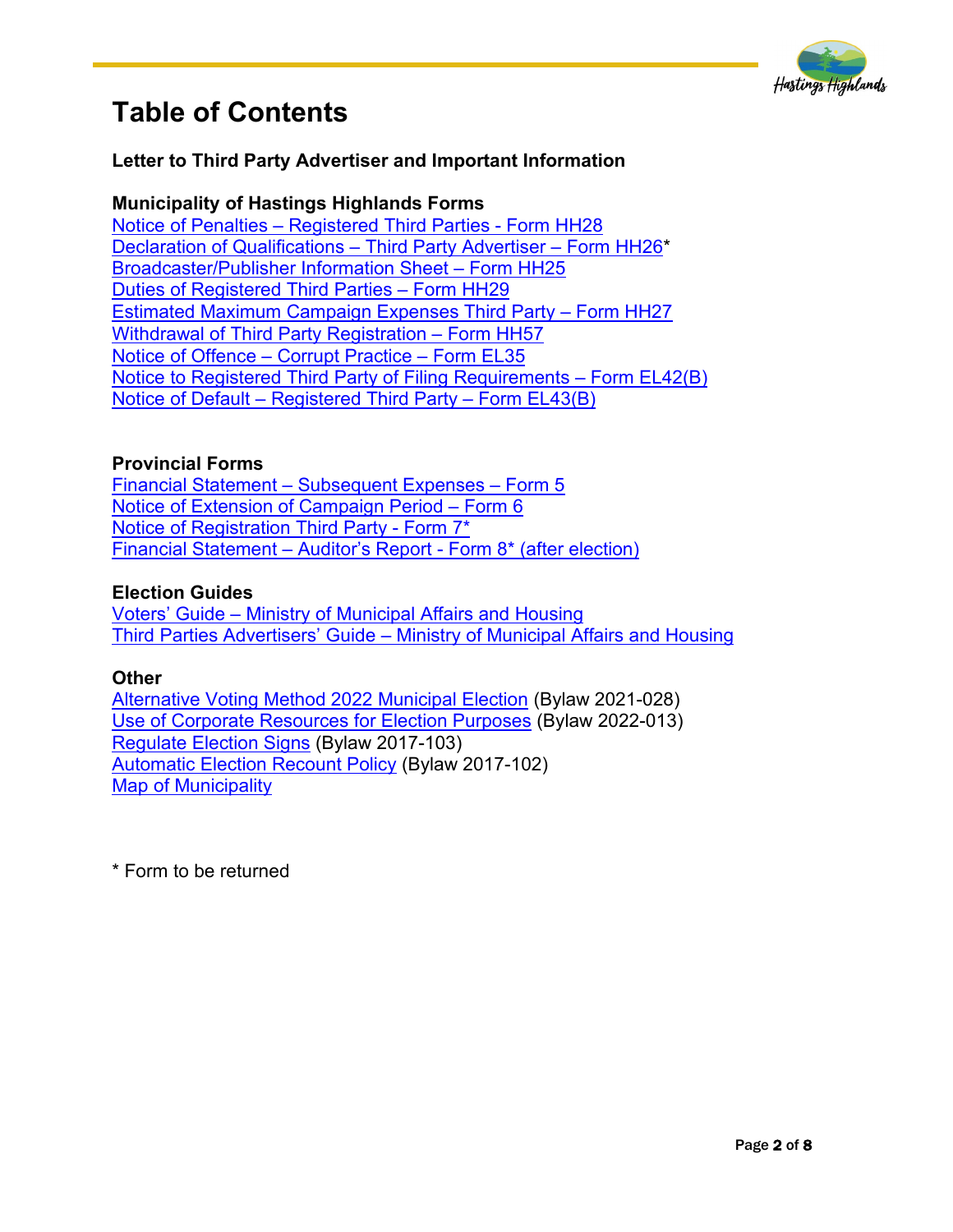

#### **2022 Municipal Election – Third Party Advertiser Information Package**

Dear Third Party Advertiser:

Please find attached important forms and information for Third Party Advertisers related to the 2022 Municipal Election. In addition to completing and returning the forms in the package noted as such (\*) it is expected that Third Party Advertisers will review all information enclosed. Third Party Advertisers may register in person or by an agent during regular business hours between May 2, 2022, and October 21, 2022, by making an appointment with the Municipal Clerk/Returning Officer.

Please visit the Municipality's website to review other timely information related to the 2022 Municipal Election:

[https://hastingshighlands.ca/Municipal/elections/2022-Municipal-election/](https://hastingshighlands.ca/municipal/elections/2022-municipal-election/)

Should you have any questions related to the forms or other attached information, or have any questions related to the 2022 Municipal Election, please do not hesitate to contact us.

Regards,

613 338-2811 ext. 277 613 338-2811 ext. 211

Suzanne Huschilt Chantelle Beaumier

Municipal Clerk/Returning Officer Deputy Clerk/Deputy Returning Officer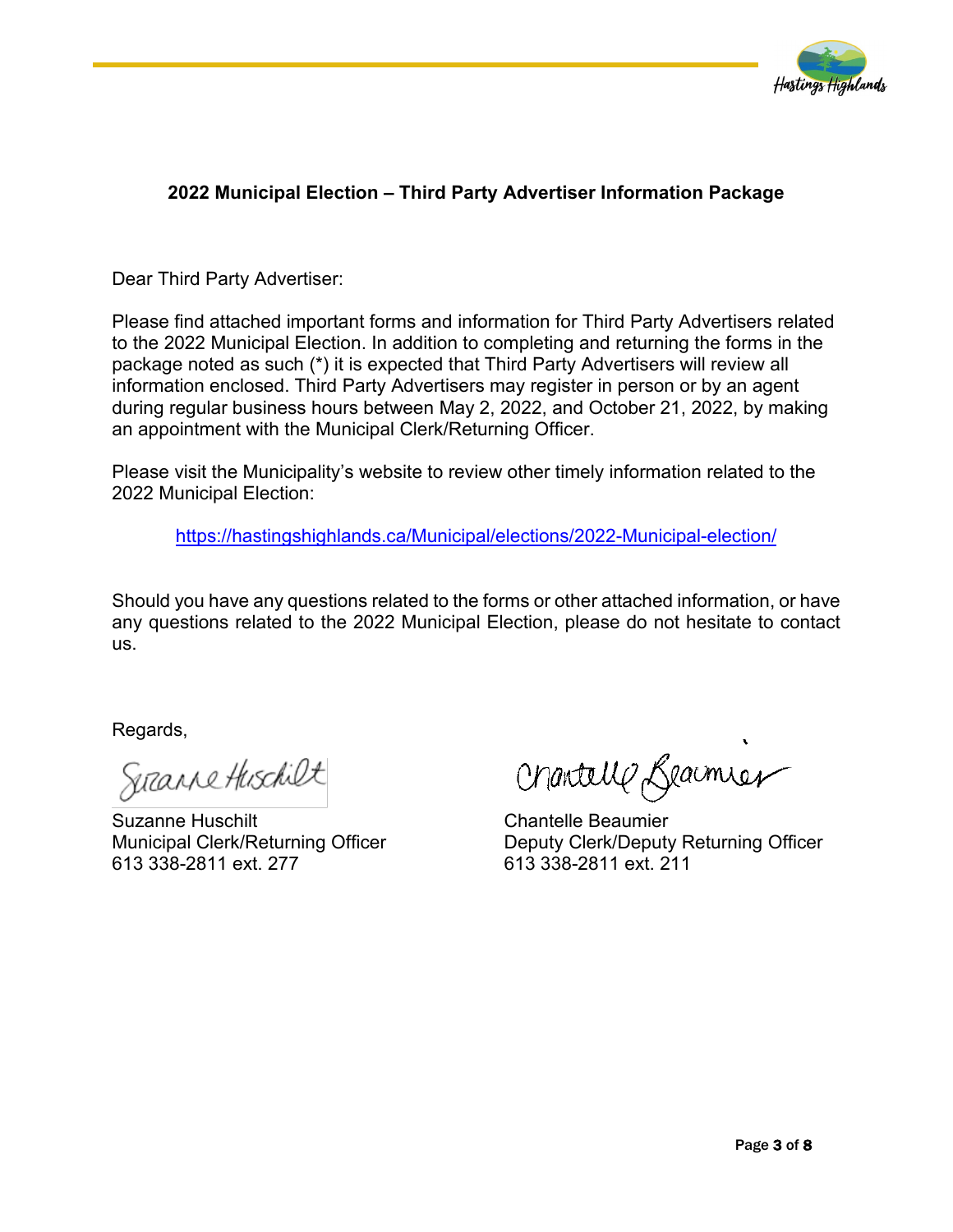

#### **#hhvotes2022 | Third Party Advertiser**

What is Third Party Advertising?

A Third Party Advertisement is one which, regardless of medium, print, broadcast electronic etc. has the purpose of promoting, supporting, or opposing a candidate(s) or a "yes" or "no" answer to a question on the ballot.

It does not include an advertisement:

- That is by and under the direction of a candidate
- That does not cost money to create, post or broadcast That is given or transmitted by an individual to employees by a corporation to its shareholders, directors, members or employees or by a trade union to its members or employees
- That advertises an issue, rather than a candidate.

Third Party Advertising is separate from any candidate's campaign and must be done independently from a candidate. Third Party advertising is a way for those outside of the candidate's campaign to express support of or opposition to candidates and to try to persuade voters to vote a certain way.

To advertise for the Municipal Election, third party advertisers must register with the Township. Note: It is the responsibility of the advertiser to ensure that they are qualified to register as a third party advertiser.

#### **1. Who can be a Third Party Advertiser?**

Only those who have registered can spend money on Third Party advertising. The following are eligible to register as a Third Party Advertiser:

- any person who is a resident in Ontario
- a corporation carrying on business in Ontario
- a trade union that holds bargaining rights for employees in Ontario

#### **2. Who cannot be a Third Party Advertiser?**

- a candidate running for any Municipal Council or School Board office cannot register to be a Third Party Advertiser in any Municipality.
- groups, associations or businesses that are not corporations are not eligible to register and may not spend money on Third Party Advertising in Municipal elections. For example, neighbourhood associations, clubs or professional associations cannot register and cannot make contributions to Third Party Advertisers. Members may register as individual Third Party Advertisers and may contribute individually.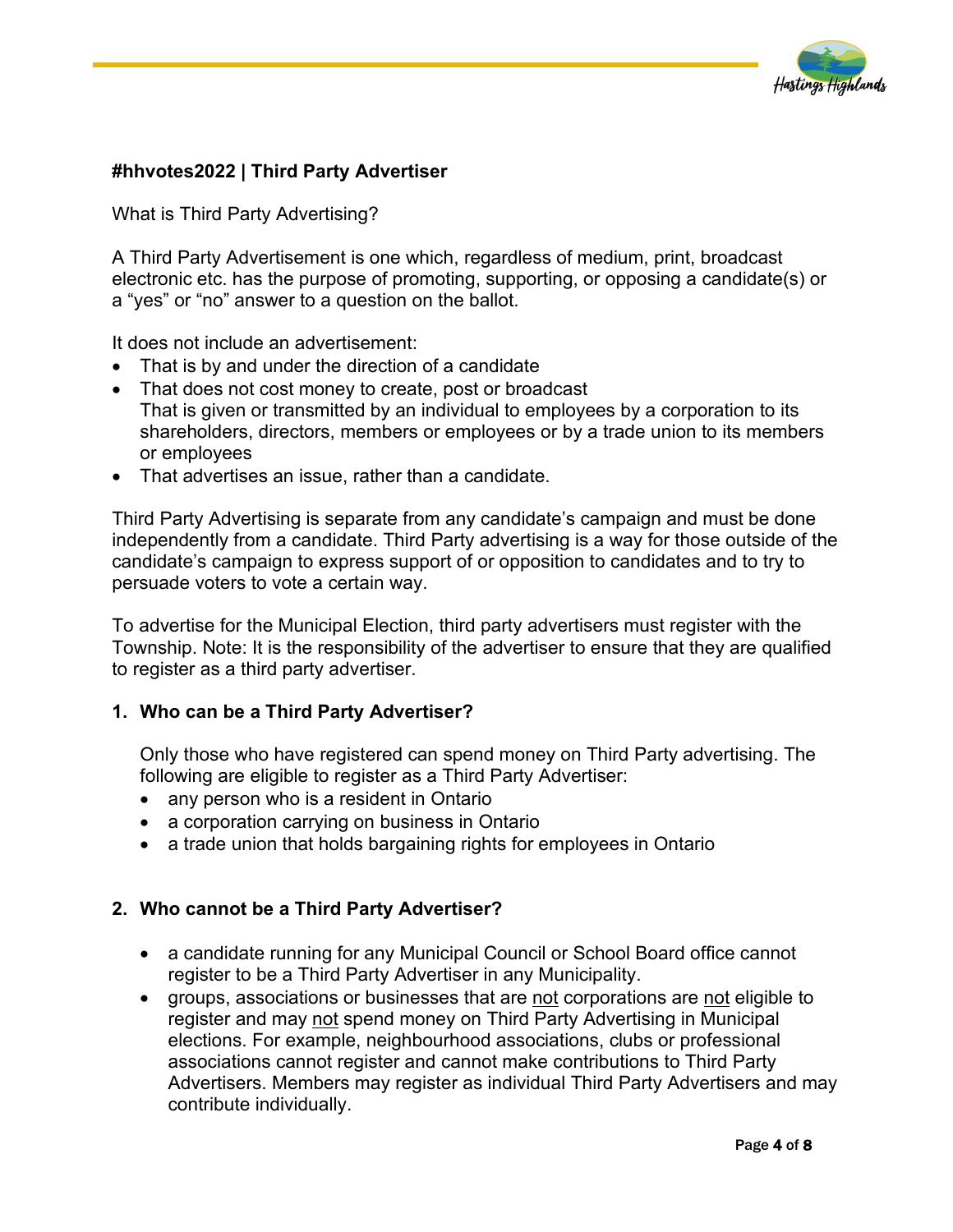

- candidates in the Provincial election cannot register. They may register after the Provincial election, when they are no longer candidates.
- Federal and provincial political parties cannot register to be Third Party Advertisers. Political parties are not permitted to be financially involved in Municipal elections.

#### **3. Registration**

An individual, corporation or trade union must register with the Municipal Clerk/ Returning Officer to be a Third Party Advertiser in a Municipality. A Third Party Advertiser can only advertise to voters in the Municipality where they are registered.

Once the registration is certified, the Third Party advertiser may promote or oppose any candidate that the electors in the Municipality can vote for (Council, School Board). When registering, the Third Party advertiser is not required to identify what candidate they are supporting or opposing.

#### **Deadline to Register**

An individual, corporation or trade union can register to be a Third Party Advertiser with the Municipal Clerk/Returning Officer by appointment, during regular office hours beginning on May 2, 2022 until the close of business on Friday, October 21, 2022. Faxed and emailed registration forms are not acceptable. There is no registration fee.

#### **Suzanne Huschilt, Municipal Clerk/Returning Officer**

613 338-2811 ext. 277 I [election@hastingshighlands.ca](mailto:election@hastingshighlands.ca)

#### **Withdrawal of Nominations**

If you want to end your advertising campaign before voting day, you can withdraw your registration by notifying the Municipal Clerk/Returning Officer in writing. The deadline to withdraw your registration is:

• the Friday before voting day for a regular election (October 21, 2022)

#### **4. Municipal Offices to be Elected:**

During the voting period, beginning October 11, 2022, at 10:00 a.m. and ending at 8:00 p.m. on October 24, 2022, voters in the Municipality of Hastings Highlands will elect members to the following Municipal offices and school boards:

| Mayor $-1$              | <b>English Public School Trustee - 1</b>   |
|-------------------------|--------------------------------------------|
| <b>Deputy Mayor - 1</b> | <b>English Separate School Trustee - 1</b> |
| <b>Councillors - 5</b>  | <b>French Public School Trustee - 1</b>    |
|                         | <b>French Separate School Trustee - 1</b>  |

All offices within the Municipality are elected at large, therefore no specific member of Council who represents a defined ward area. All offices represent the Municipality as a whole.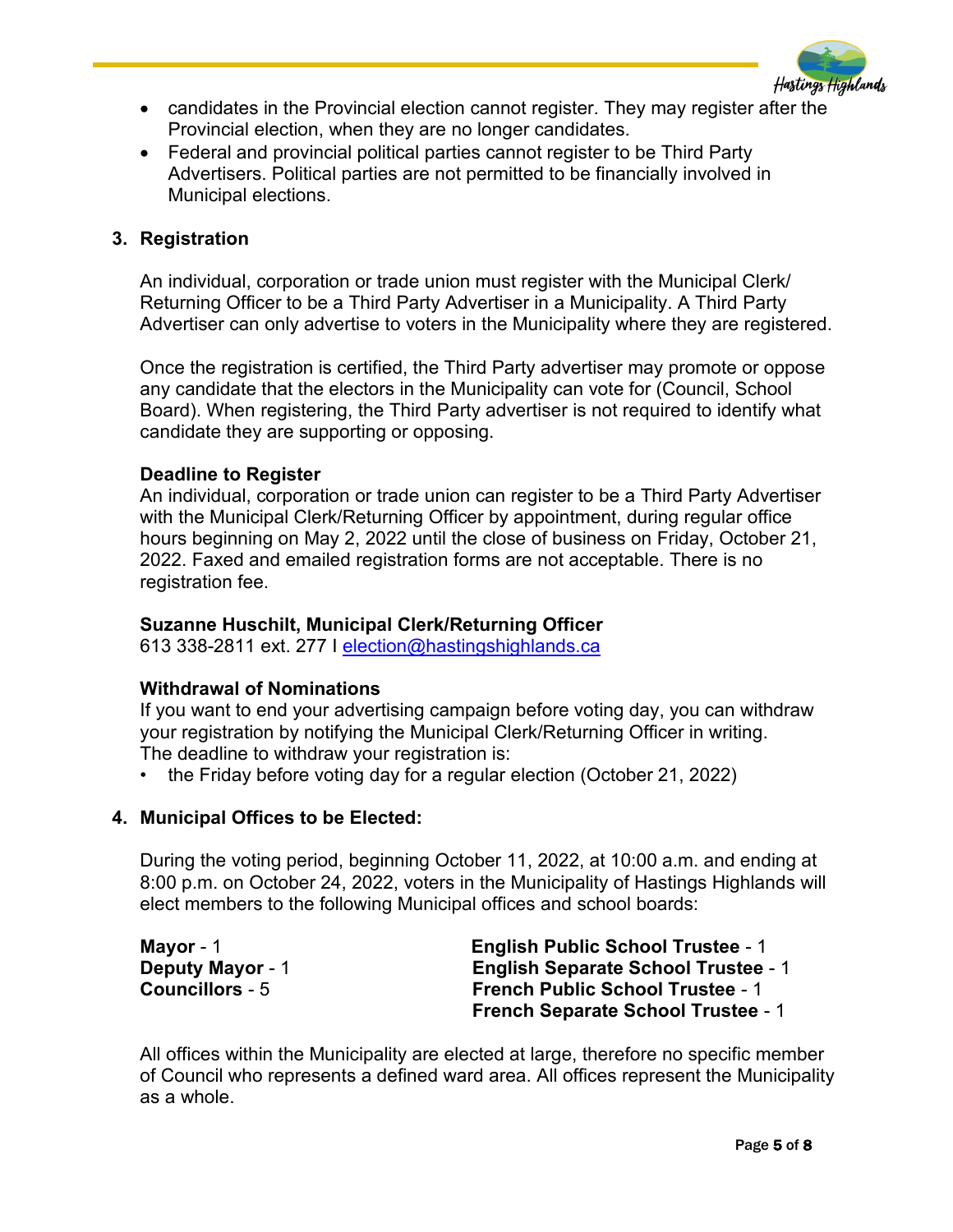

#### **5. Voting Method – Internet and Telephone Voting**

The Municipality of Hastings Highlands will be using Internet/Telephone Voting for the 2022 Municipal election. Voting will commence on October 11, 2022, at 10:00 a.m. until October 24, 2022, at 8:00p.m.

#### **6. Internet and Telephone Voting Assistance**

Those who do not have access to a computer to vote online or require assistance with electronic voting can come to one of the following locations during our hours of operation:

| <b>Municipal Office</b><br>33011 Hwy 62, Maynooth |                    | Lake St. Peter Community Centre - Parking Lot<br>5 Boulter Rd., Lake St. Peter |                                              |
|---------------------------------------------------|--------------------|--------------------------------------------------------------------------------|----------------------------------------------|
| Oct. 11                                           | 10:00AM to 4:00PM  | October 12                                                                     | 9:00AM to 12:00PM                            |
| Oct. 12, 13, 18, 19, 21                           | 8:00AM to 4:00PM   |                                                                                |                                              |
| Oct. 14, 20                                       | 8:00AM to 8:00PM   |                                                                                | <b>Monteagle Fire Station - Parking Lot</b>  |
| Oct. 17                                           | $9:00AM$ to 4:00PM |                                                                                | 3205 Musclow-Greenview Rd., Monteagle Valley |
| Oct. 22,23                                        | 10:00AM to 3:00PM  |                                                                                |                                              |
| Oct. 24                                           | 9:00 AM to 8:00 PM | October 17                                                                     | 9:00AM to 12:00PM                            |
|                                                   |                    | Herschel Rink - Parking Lot<br>168 S. Baptiste Lake Rd., Birds Creek           |                                              |
|                                                   |                    | October 18                                                                     | 9:00AM to 12:00PM                            |

| <b>Voter Help Line Hours of Operation</b> |                   |  |  |
|-------------------------------------------|-------------------|--|--|
| Oct. 11                                   | 10:00AM to 4:00PM |  |  |
| Oct. 12, 13, 18, 19, 21                   | 8:00AM to 4:00PM  |  |  |
| Oct. 14,20                                | 8:00AM to 8:00PM  |  |  |
| Oct. 17                                   | 9:00AM to 4:00PM  |  |  |
| Oct. 22,23                                | 10:00AM to 3:00PM |  |  |
| Oct. 24                                   | 9:00AM to 8:00PM  |  |  |

#### **7. Voter Help Line**

A Voter Help Line will be available for the public to call should they have any questions or require assistance. The number for the Voter Help Line will be published on the Voter Information Letter as well as advertised on our website during the voting period. The hours are as follows: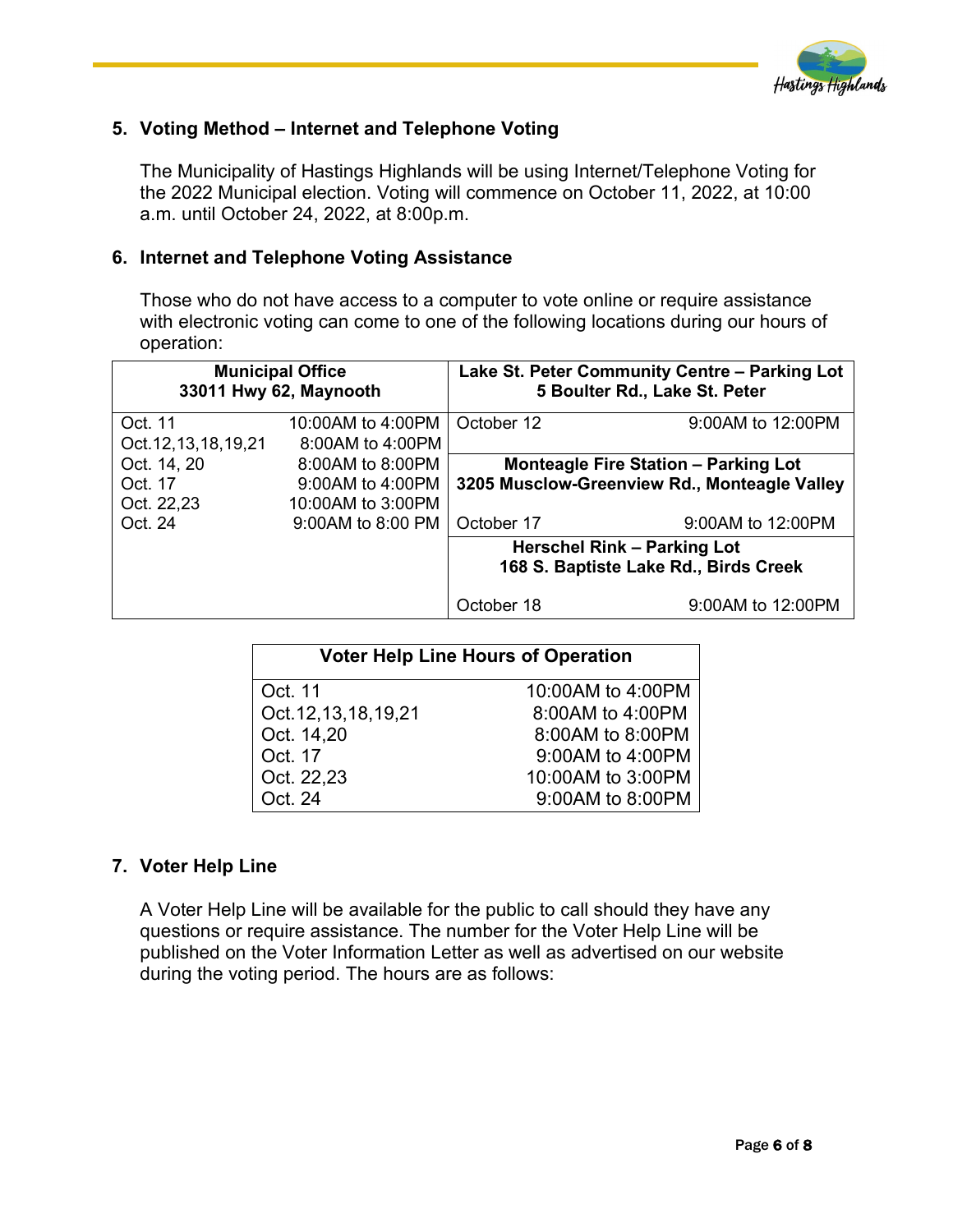

#### **8. Municipal Contact Information**

Suzanne Huschilt, Municipal Clerk/Returning Officer 613 338-2811 ext. 277 [election@hastingshighlands.ca](mailto:election@hastingshighlands.ca) 

Chantelle Beaumier, Deputy Clerk/Deputy Returning Officer 613-338-2811 ext. 211

Keep up to date – visit the 2022 Election page on the Municipality's website to stay informed and updated on election resources and important information: [https://hastingshighlands.ca/Municipal/elections/2022-Municipal-election/](https://hastingshighlands.ca/municipal/elections/2022-municipal-election/)